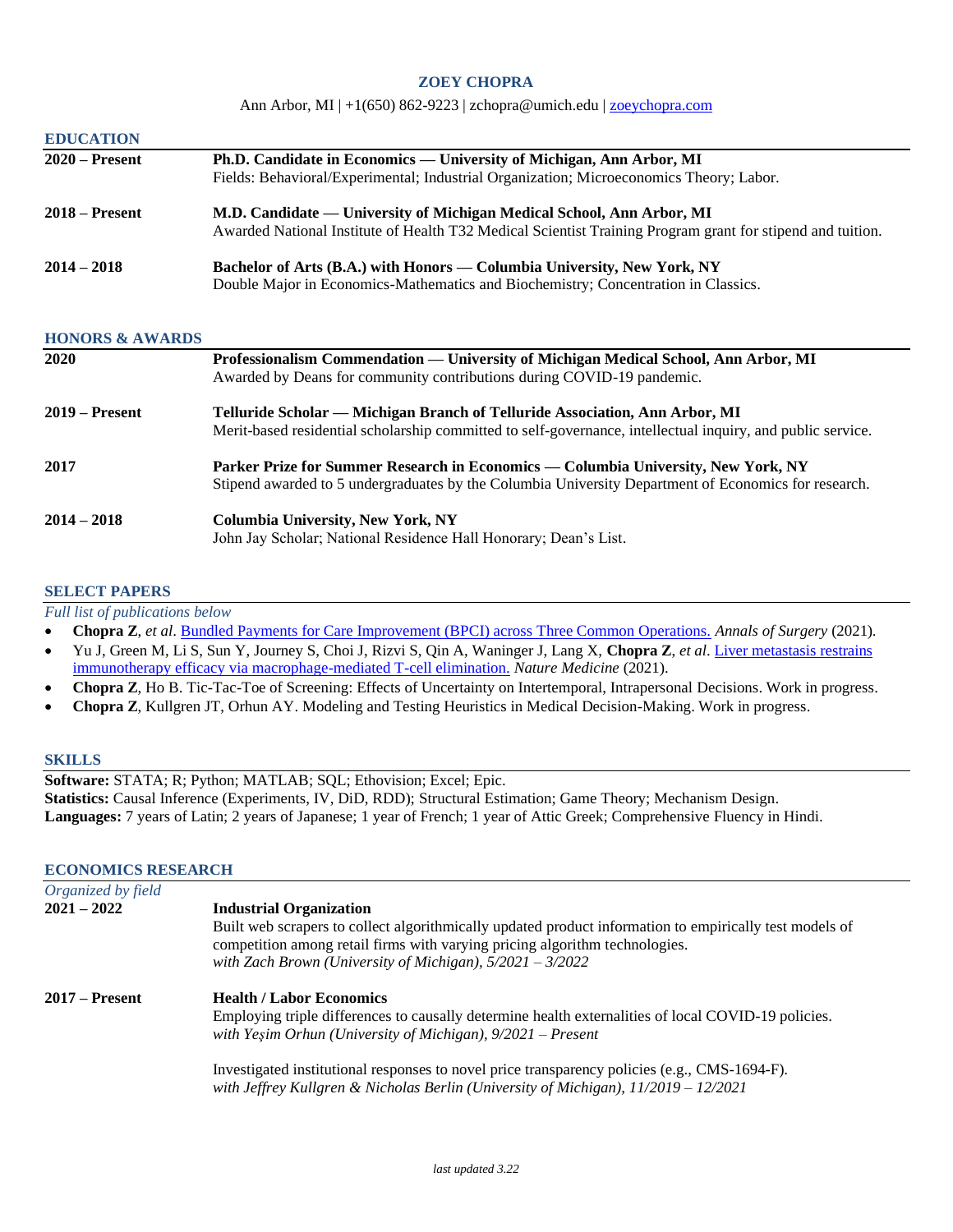|                  | Used synthetic difference-in-differences to determine efficacy of voluntary bundled payment programs.<br>with Andrew Ryan (University of Michigan), $5/2019 - 8/2021$                                                                                                                                                                                                                                                                                                                                                            |
|------------------|----------------------------------------------------------------------------------------------------------------------------------------------------------------------------------------------------------------------------------------------------------------------------------------------------------------------------------------------------------------------------------------------------------------------------------------------------------------------------------------------------------------------------------|
|                  | Explored relationships across demographic variables, income profiles, and mortality statistics.<br>with Sarah Miller (University of Michigan), 9/2018 - 9/2019                                                                                                                                                                                                                                                                                                                                                                   |
|                  | Developed econometric, value-based drug pricing models.<br>Summer Investment Analyst at Brown Advisory (New York, NY), 6/2017 - 9/2017                                                                                                                                                                                                                                                                                                                                                                                           |
|                  | Created and assessed disembodied growth models via bibliometric regression analysis to investigate the<br>medical efficacy of biomedical research developments, with a focus on respiratory diseases (Honors Thesis<br>project). Analyzed different parameters for novel characterization of disease burden (SHARE database).<br>with Frank Lichtenberg (Columbia University), $1/2017 - 5/2018$                                                                                                                                 |
| $2017 -$ Present | <b>Information / Behavioral / Experimental Economics</b><br>Informed by experimental results, developing theoretical model to explain temporal changes in beliefs about<br>risk within a motivated reasoning framework.<br>with Yeşim Orhun (University of Michigan), $9/2021$ – Present                                                                                                                                                                                                                                         |
|                  | Modeling different roles played by heuristics in decision-making, tested within the healthcare domain.<br>with Yeşim Orhun & Jeffrey Kullgren (University of Michigan), 9/2021 - Present                                                                                                                                                                                                                                                                                                                                         |
|                  | Explored how information about artists drove bubbles from financial speculation in art markets.<br>with Julien Penasse (Univ. of Luxembourg) and José Scheinkman (Columbia University), 1/2018 - 12/2018                                                                                                                                                                                                                                                                                                                         |
|                  | Investigating models of regret aversion and anticipatory utility to explain information avoidance behavior in<br>intertemporal medical testing decisions.<br>with Benjamin Ho (Vassar College), 9/2017 - Present                                                                                                                                                                                                                                                                                                                 |
|                  | Mapped training to post-residency specialization to grasp behavioral patterns of medical practice variation.<br>with David Chan (Stanford University), $7/2017 - 5/2018$                                                                                                                                                                                                                                                                                                                                                         |
| $2016 - 2018$    | <b>Political Economy</b><br>Modeled political attacks as truels (Kilgour 1971) in the 2016 Republican presidential primary debates.<br>with Andrew Schotter (New York University), 6/2017 - 12/2017                                                                                                                                                                                                                                                                                                                              |
|                  | Modeled effects of mandatory retirement ages upon state Supreme Court decisions over past century. Analyzed<br>implications of medical malpractice reform across U.S. states. Explored role of cultural dimensions in political<br>economy frameworks.<br>with Elliott Ash (ETH Zurich), $5/2016 - 12/2018$                                                                                                                                                                                                                      |
|                  | Ascertained historical real-estate pricing differentials for New York City to explore drivers of urbanization.<br>with Donald Davis (Columbia University) and Sun Lee (Yale University), $1/2016 - 8/2016$                                                                                                                                                                                                                                                                                                                       |
| $2017 - 2018$    | Research Assistant — Myth of the Entrepreneur: A Search for True Value, London, UK<br>Co-wrote book with students/scholars/entrepreneurs globally, about social responsibility of wealth-creators.<br>Researched economic frameworks to ground manuscript's prescriptions of redistribution and global equality.<br>Focused on Motivation Crowding Theory, models of incentivization, and development of reference income.<br>with Ravi Kailas (Mytrah), Cathy Guo, Aiden Slavin, Yaniv Kleinman, and Joe McGee, 5/2017 - 5/2018 |

# **REFERENCES**

**Prof. Yeşim Orhun Prof. Zach Y. Brown Prof. Benjamin Ho Prof. Frank R. Lichtenberg** Ross School of Business University of Michigan Vassar College Columbia Business School<br>Marketing Economics Business Economics Business Economics Marketing Economics Economics Economics Economics Economics Business Economics 701 Tappan Ave. 611 Tappan Ave. 124 Raymond Ave. 3022 Broadway Ave. Ann Arbor, MI 48109 Ann Arbor, MI 48109 Poughkeepsie, NY 12604 aorhun@umich.edu zachb@umich.edu beho@vassar.edu [frl1@gsb.columbia.edu](mailto:frl1@gsb.columbia.edu)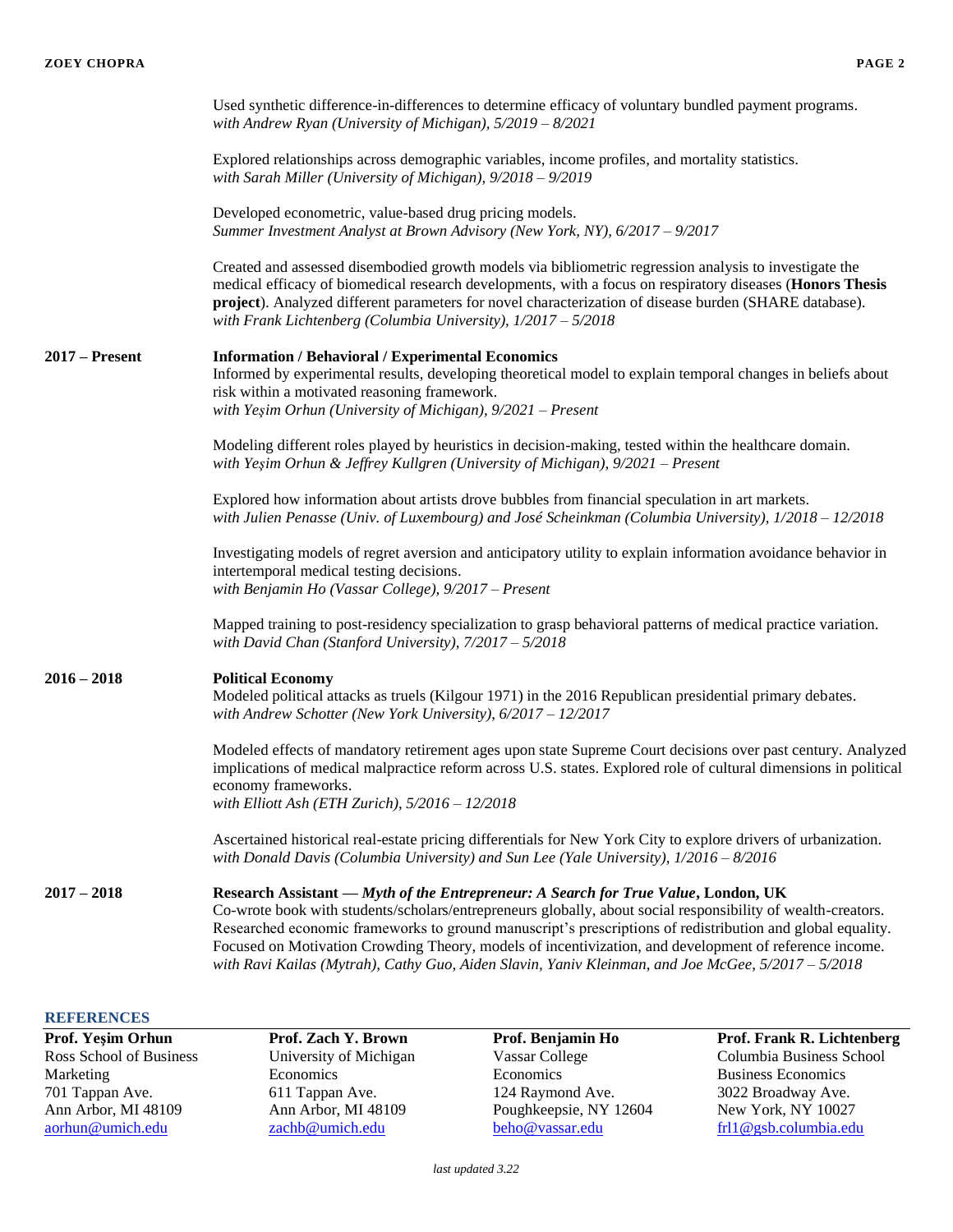# **COMMUNITY LEADERSHIP**

| Jan $2021$ – Present                                 | Student Engagement Council — University of Michigan Museum of Art (UMMA), Ann Arbor, MI<br>Leading student initiatives for community engagement at the museum.                                                                                                                                                                                   |
|------------------------------------------------------|--------------------------------------------------------------------------------------------------------------------------------------------------------------------------------------------------------------------------------------------------------------------------------------------------------------------------------------------------|
| $Oct 2020 - Present$                                 | Senate Advisory Committee on University Affairs (SACUA) — University of Michigan, Ann Arbor, MI<br>Representing graduate students within university Research Advisory and Academic Affairs Committees.                                                                                                                                           |
| Apr 2020 – June 2020                                 | COVID-19 Response — Michigan Medicine, Ann Arbor, MI<br>Organized personal protective equipment (PPE) paging system for providers to request PPE efficiently.<br>Advocated for and implemented student initiatives in COVID-19 response, e.g., scribing.<br>Instituted student-faculty research matching program to encourage COVID-19 research. |
| Jan 2019 – Sep 2019                                  | Vice President — American Medical Association (AMA) Chapter, University of Michigan<br>Led chapter in writing national and state-specific resolutions. Organized chapter meetings.                                                                                                                                                               |
| Mar 2021 – Mar 2022<br>Nov $2018 - \text{Mar } 2021$ | Co-Chair — Learning Environment Task Force<br>Working to encourage greater transparency between administration and student body via curricular initiatives.                                                                                                                                                                                      |
| Sep 2018 – Present                                   | Free Clinic — Hope Clinic, Ypsilanti, MI<br>Performing free ophthalmic exams for underserved population of the Hope Clinic.                                                                                                                                                                                                                      |
| Sep 2015 – May 2018                                  | <b>President — UNICEF Chapter, Columbia University</b><br>Led chapter in fundraising and awareness campaigns towards children's rights in health and education.                                                                                                                                                                                  |

## **TEACHING & MENTORSHIP EXPERIENCE**

| Sep 2021 – Dec 2021                                   | Graduate Student Instructor — University of Michigan<br>Taught weekly sections for ~60 students and grading for ~500 students for <i>Principles of Economics I</i> course.                                                                           |
|-------------------------------------------------------|------------------------------------------------------------------------------------------------------------------------------------------------------------------------------------------------------------------------------------------------------|
| Aug $2020$ – Present                                  | Graduate Student Mentor — University of Michigan<br>Mentoring first-year economics doctoral students and medical students.                                                                                                                           |
| May $2020$ – Present                                  | <b>Research Mentor — Lumiere Education</b><br>Mentoring international high school and college students towards original research in behavioral economics.                                                                                            |
| Apr 2020                                              | Pandemic Curriculum Lead — University of Michigan Medical School<br>Led efforts to create medical school curriculum addressing pandemic medicine.<br>Chapters of focus included triage and allocation strategies and ventilator response strategies. |
| $Feb 2019 - Present$<br>Nov $2018 - \text{Feb } 2019$ | <b>Editor</b> — Michigan Journal of Medicine (MJM)<br>Reviewer — Michigan Journal of Medicine (MJM)<br>Leading review team for journal submissions for scientific/clinical research within University of Michigan.                                   |
| Feb $2016 - May 2018$                                 | Seminar Leader — Symposium, Mugi, Japan<br>Created and taught <i>Philosophy of Economics</i> course to aspiring, local high school students.                                                                                                         |
| Jan 2016 – May 2018                                   | Teaching Assistant (TA) — Calculus, Chemistry, and Psychology, Columbia University<br>Designed curricula. Held office hours and review sessions. Graded problem sets. Mentored students.                                                             |

# **INTERESTS & HOBBIES**

Tennis; Squash; Skiing; Skateboarding. Crossword puzzles; Musicals; Trivia; Bullet chess; Bubble tea.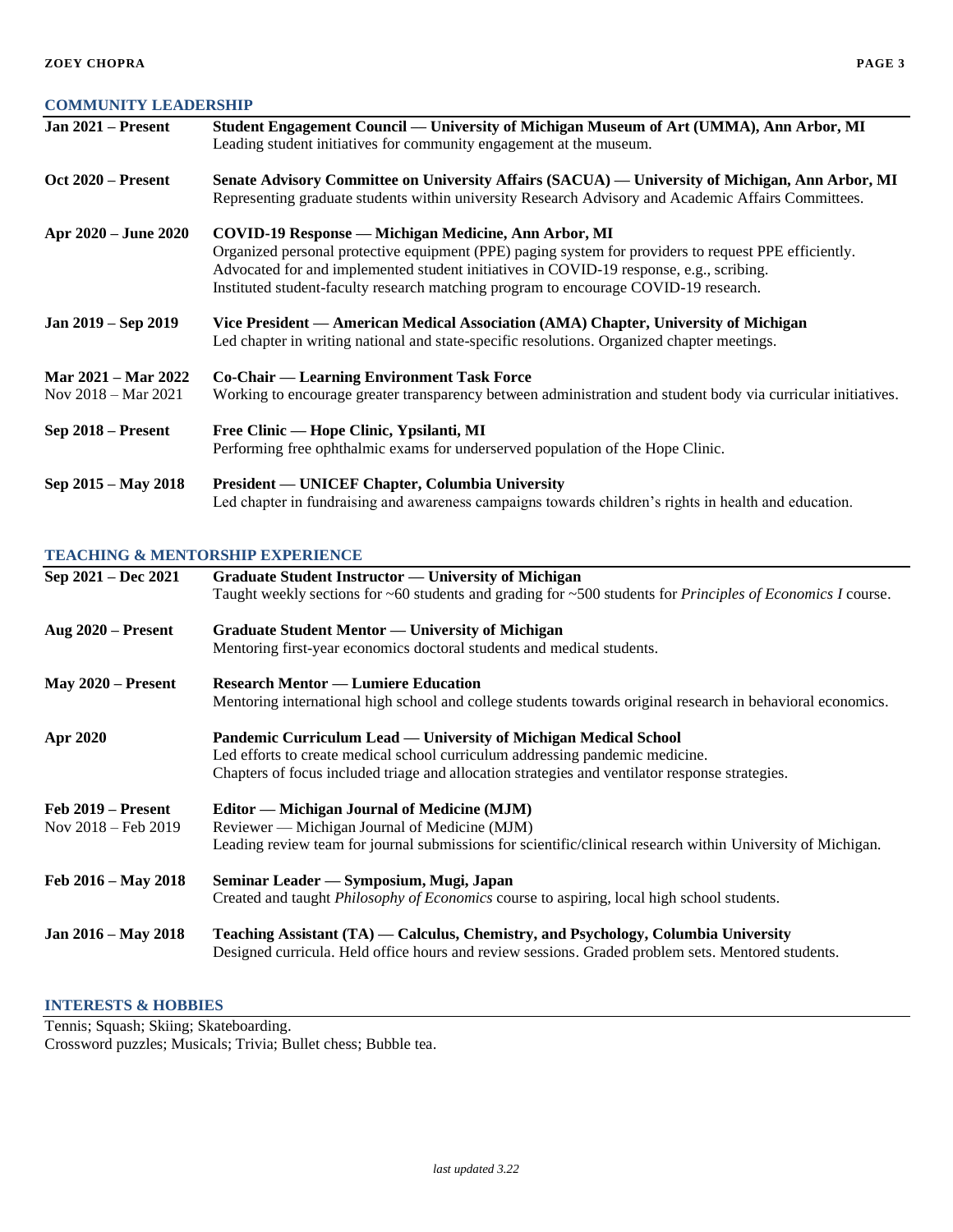### **POLICY RESOLUTIONS**

- **Michigan House Bill 06549'20:** Amends state of Michigan's "Emergency Management Act" (1976 PA 390) section 11 (MCL 30.411) to afford greater legal protections to healthcare providers in times of crisis (2020).
- **Michigan State Medical Society:** Supports Medicare Prescription Drug Price Negotiation Act (H.R. 275) at state level (2020).
- **Michigan State Medical Society:** Supports CMS in developing new payment and service models for drug price negotiations (2020).
- **Michigan State Medical Society:** Demands mandatory tele-CPR training for 9-1-1 dispatchers to address cardiac arrests (2020).

#### **PUBLICATIONS**

### *\* denotes equal contribution*

- Zhu A, Andino J, Daignault-Newton S, **Chopra Z**, Sarma A, Dupree JM. What is a Normal Testosterone Level for Young Men? Rethinking the 300ng/dL Cutoff for Testosterone Deficiency in Men 20-44 Years Old. In preparation.
- Saadeh Y, **Chopra Z**, Olsen E, Smith B, Kashlan O, Yang L, Park P. Optimal Timing of Referral for Nerve Transfer Surgery for Postoperative C5 Palsy. Accepted at *Journal of Neurosurgery: Spine* 2022.
- Berlin NL, **Chopra Z**, Bryant A, Agius J, Singh SR, Chhabra KR, Schulz P, West BT, Ryan AM, Kullgren JT. Individualized Out-Of-Pocket Price Estimators for "Shoppable" Surgical Procedures: A Nationwide Cross-Sectional Study of U.S. Hospitals. Under review at *Annals of Surgery Open*.
- Holste KG, **Chopra Z**, Saleh S, Saadeh, YS, Garton HJL, Maher CO. The Use of Big Data for Improving Understanding of the Natural History of Neurosurgical Disease. Accepted at *Journal of Neurosurgery: Neurosurgical Focus* 2022.
- Tosoian JT, Singhal U, Davenport MS, Wei JT, Montgomery JS, George AK, Salami SS, Mukundi SG, Siddiqui J, Kunju LP, Tooke BP, Ryder Y, Dugan SP, **Chopra Z**, Botbyl R, Feng Y, Sessine MS, Eyrich NW, Ross AE, Trock BJ, Tomlins SA, Palapattu GS, Chinnaiyan AM, Niknafs YS, Morgan TM. Urinary MyProstateScore (MPS) to Rule Out Clinically-Significant Cancer in Men with Equivocal (PI-RADS 3) Multiparametric MRI: Addressing an Unmet Clinical Need. *Urology* 2021. <https://doi.org/10.1016/j.urology.2021.11.033>
- Berlin NL, Peterson TA, **Chopra Z**, Gulseren B, Ryan AM. Hospital Participation Decisions in Medicare Bundled Payment Program Were Influenced by Third-Party Conveners. *Health Affairs* 2021.<https://doi.org/10.1377/hlthaff.2020.01766>
- Solano QP, Hayward L, **Chopra Z**, Quanstrom K, Kendrick D, Abbott K, Kunzmann M, Ahle S, Schuller M, Ötleş E, George BC. Natural Language Processing and Assessment of Resident Feedback Quality. *Journal of Surgical Education* 2021. <https://doi.org/10.1016/j.jsurg.2021.05.012>
- Andino JJ, Zhu A, **Chopra Z**, Daignault-Newton S, Ellimoottil C, Dupree JM. Video Visits are Practical for the Follow-up and Management of Male Infertility Patients. *Urology* 2021[. https://doi.org/10.1016/j.urology.2021.03.050](https://doi.org/10.1016/j.urology.2021.03.050)
- **Chopra Z**, Gulseren B, Chhabra KR, Dimick JB, Ryan AM. Bundled Payments for Care Improvement across Three Common Operations. *Annals of Surgery* 2021. <https://doi.org/10.1097/SLA.0000000000004869>
- Waninger JJ, Ma V, Journey S, Skvarce J, **Chopra Z**, Tezel A, Bryant AK, Mayo C, Sun Y, Ramnath N, Lao C, Fecher L, Alva A, Green MD. Validation of the AJCC 8th edition staging of metastatic cutaneous melanoma in patients treated with immune checkpoint inhibitors. *JAMA Network Open* 2021; 4(3):e210980. <https://doi.org/10.1001/jamanetworkopen.2021.0980>
- Rodney JP, Shinn JR, Amin SN, Portney DS, Mitchell MB, **Chopra Z**, Rees AB, Kupfer RA, Hogikyan ND, Casper KA, Tate A, Vinson KN, Fletcher KC, Gelbard A, St. Jacques PJ, Higgins MS, Morrison RJ, Garrett CG. Multi-institutional analysis of outcomes in supraglottic jet ventilation with a team-based approach. *The Laryngoscope* 2021; 00:1-6[. https://doi.org/10.1002/lary.29431](https://doi.org/10.1002/lary.29431)
- Cher BAY<sup>\*</sup>, Chopra Z<sup>\*</sup>, Collier KM. An early invasive strategy is not superior to medical management alone in patients with moderate-to-severe stable ischemic heart disease. *Journal of General Internal Medicine* 2021. [https://doi.org/10.1007/s11606-020-](https://doi.org/10.1007/s11606-020-06488-5) [06488-5](https://doi.org/10.1007/s11606-020-06488-5)
- Yu J, Green M , Li S, Sun Y, Journey S, Choi J, Rizvi S, Qin A, Waninger J, Lang X, **Chopra Z**, Naqa I, Zhou J, Bian Y, Jiang L, Tezel A, Skvarce J, Rosen B, Su F, Narayanan S, Cao X, Wei S, Szeliga W, Vatan L, Mayo C, Morgan M, Schonewolf C, Cuneo KC, Kryczek I, Ma V, Fecher L, Lao C, Lawrence T, Ramnath N, Wen F, Chinnaiyan A, Cieslik M, Alva A, Zou W. Liver metastasis restrains immunotherapy efficacy via macrophage-mediated T-cell elimination. *Nature Medicine* 2021; 27:152-164.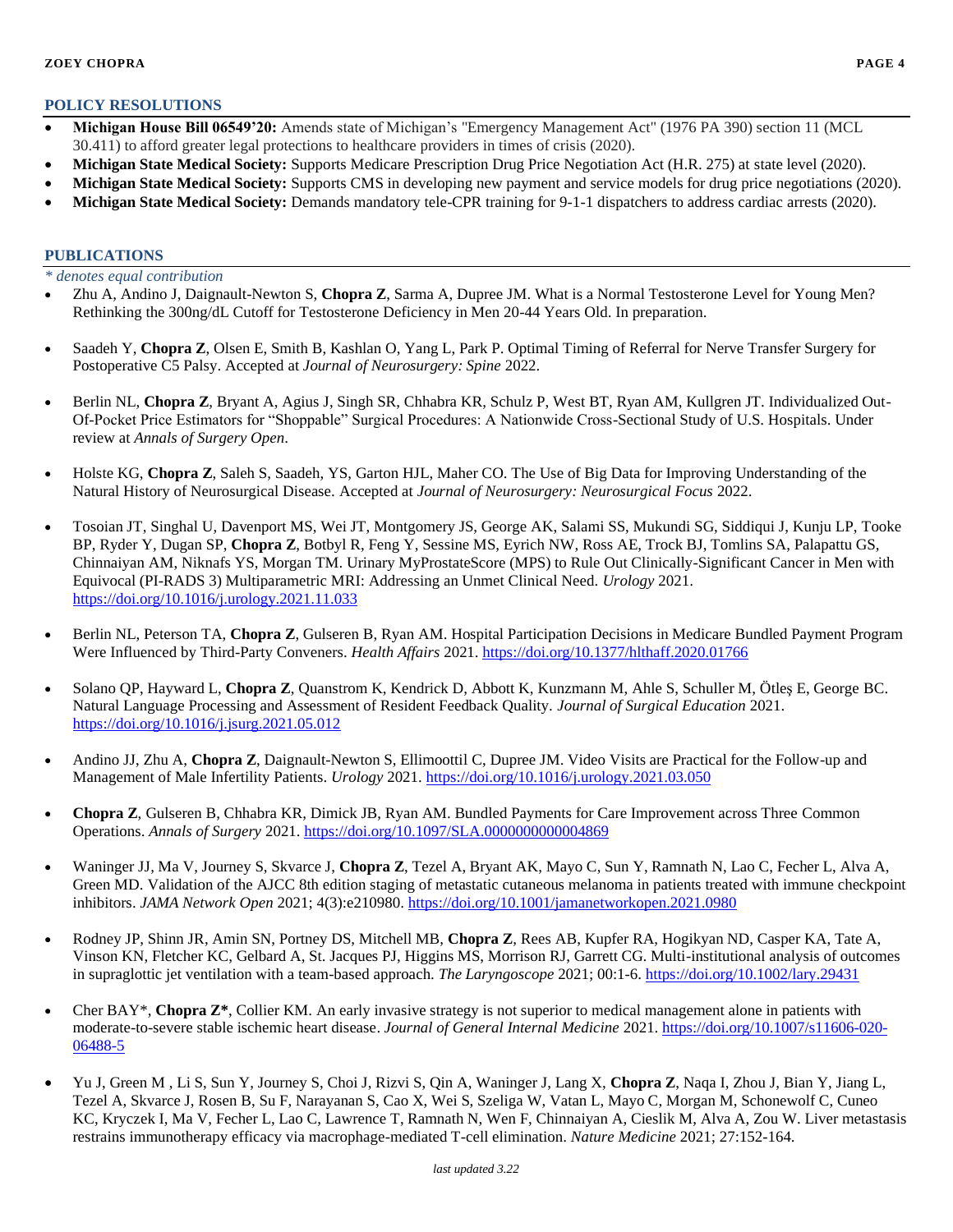#### **ZOEY CHOPRA PAGE 5**

- Ma VT, Daignault-Newton S, Waninger JJ, Journey S, **Chopra Z**, Tezel A, Redman BG, Fecher LA, Green M, Alva AS, Lao CD. The impact of BRAF mutation status on clinical outcomes with single-agent PD-1 inhibitor versus combination ipilimumab/nivolumab (2020). *Pigment Cell and Melanoma Research* 2020; 00:1-12.<https://doi.org/10.1111/pcmr.12944>
- Oin A, Zhao S, Miah A, Wei L, Patel S, Johns A, Grogan M, Bertino EM, He K, Shields PG, Kalemkerian GP, Gadgeel SM, Ramnath N, Schneider BJ, Hassan K, Szerlip N, **Chopra Z**, Journey S, Waninger J, Spakowicz D, Carbone DP, Presley CJ, Otterson GA, Green MD, Owen DH. Bone metastases, skeletal-related events, and survival in patients with non-small cell lung cancer treated with checkpoint inhibitors. *Journal of the National Comprehensive Cancer Network* 2021. <http://doi.org/10.6004/jnccn.2020.7668>
- Lebastchi AH, Russell CM, Niknafs YS, Eyrich NW, **Chopra Z**, Botbyl R, Kabeer R, Osawa T, Siddiqui J, Siddiqui R, Davenport MS, Mehra R, Tomlins SA, Kunju LP, Chinnaiyan AM, Wei JT, Tosoian JJ, Morgan TM. Impact of the MyProstateScore (MPS) test on the clinical decision to undergo prostate biopsy: results from a contemporary academic practice. *Urology* 2020; 145: 204-210. <https://doi.org/10.1016/j.urology.2020.07.042>
- Tosoian JJ, Trock BJ, Morgan TM, Salami SS, Tomlins SA, Spratt DE, Siddiqui J, Kunju LP, Botbyl R, **Chopra Z**, Pandian B, Eyrich NW, Longton G, Zheng Y, Palapattu GS, Wei JT, Niknafs YS, Chinnaiyan AM. Use of the MyProstateScore (MPS) Test to Rule Out Clinically-Significant Cancer: Validation of a Straightforward Clinical Testing Approach. *Journal of Urology* 2020; <https://doi.org/10.1097/JU.0000000000001430>
- **Chopra Z**. [The Efficacy of Biomedical Research: A Bibliometric Analysis across Longitudinal Respiratory Disease](https://www.economicsreview.org/research-issue) (2019). Harvard College Economics Review.
- **Chopra Z**. [The Efficacy of Biomedical Research: A Bibliometric Analysis across Longitudinal Respiratory Disease Data](https://issuu.com/columbiaeconreview/docs/cer_2018_2019) (2019). Columbia Economic Review.
- **Chopra Z**. [The Path Less Traveled: Willpower in the Face of Access](https://rcss.scienceandsociety.columbia.edu/sites/default/files/content/Publications/RCSS%20Journal-4.pdf) (2017). RCSS Journal of Undergraduate Research.

## **CONFERENCES & ABSTRACTS**

- Nelson J, Perkins S, Holmes A, Hirschl J, **Chopra Z**, Medlin R, Fung C, Korley F, Burke J. 296 A Bayesian Approach to Predicting Outcomes during the Initial COVID-19 Outbreak. Poster Presentation at the American College of Emergency Physicians (ACEP) Research Forum, October 2021. *Annals of Emergency Medicine* 2021; 78(Supplement 4): s120. <https://doi.org/10.1016/j.annemergmed.2021.09.309>
- Singhal U, Tosoian J, Davenport M, Wei J, Montgomery J, George A, Salami S, Mukundi S, Siddiqui J, Kunju L, Tooke B, Ryder Y, Dugan S, **Chopra Z**, Botbyl R, Feng Y, Sessine M, Eyrich N, Ross A, Trock B, Tomlins S, Palapattu G, Chinnaiyan A, Niknafs Y, Morgan T. PD65-10 Urinary MyProstateScore (MPS) to Rule Out Clinically-Significant Cancer in Men with Equivocal (PI-RADS 3) Multiparametric MRI: Addressing an Unmet Clinical Need. *Journal of Urology* 2021; 206(Supplement 3): e1156. <https://doi.org/10.1097/JU.0000000000002109.10>
- Zhu A, Andino J, Daignault-Newton S, **Chopra Z**, Sarma A, Dupree JM. PD30-09 What is a Normal Testosterone for Men <45 Years Old? Rethinking the 300ng/dL Cutoff for Hypogonadism. *Journal of Urology* 2021; 206(Supplement 3): e535-536. <https://doi.org/10.1097/JU.0000000000002031.09>
- **Chopra Z**, Gulseren B, Chhabra KR, Dimick, JB, Ryan AM. Bundled Payments for Care Improvement (BPCI) across Three Common Operations. Oral Presentation at the  $10<sup>th</sup>$  Annual Conference of the American Society of Health Economists (ASHEcon), June 2021.
- **Chopra Z**, Gulseren B, Chhabra KR, Dimick, JB, Ryan AM. Bundled Payments for Care Improvement (BPCI) across Three Common Operations. Poster Presentation at the AcademyHealth Annual Research Meeting, June 2021.
- Berlin N, **Chopra Z**, Bryant A, Singh S, Agius J, Schulz P, West B, Kullgren J. Compliance of United States Hospitals with a Federal Regulation to Encourage Price Transparency. Poster Presentation at the AcademyHealth Annual Research Meeting, June 2021.